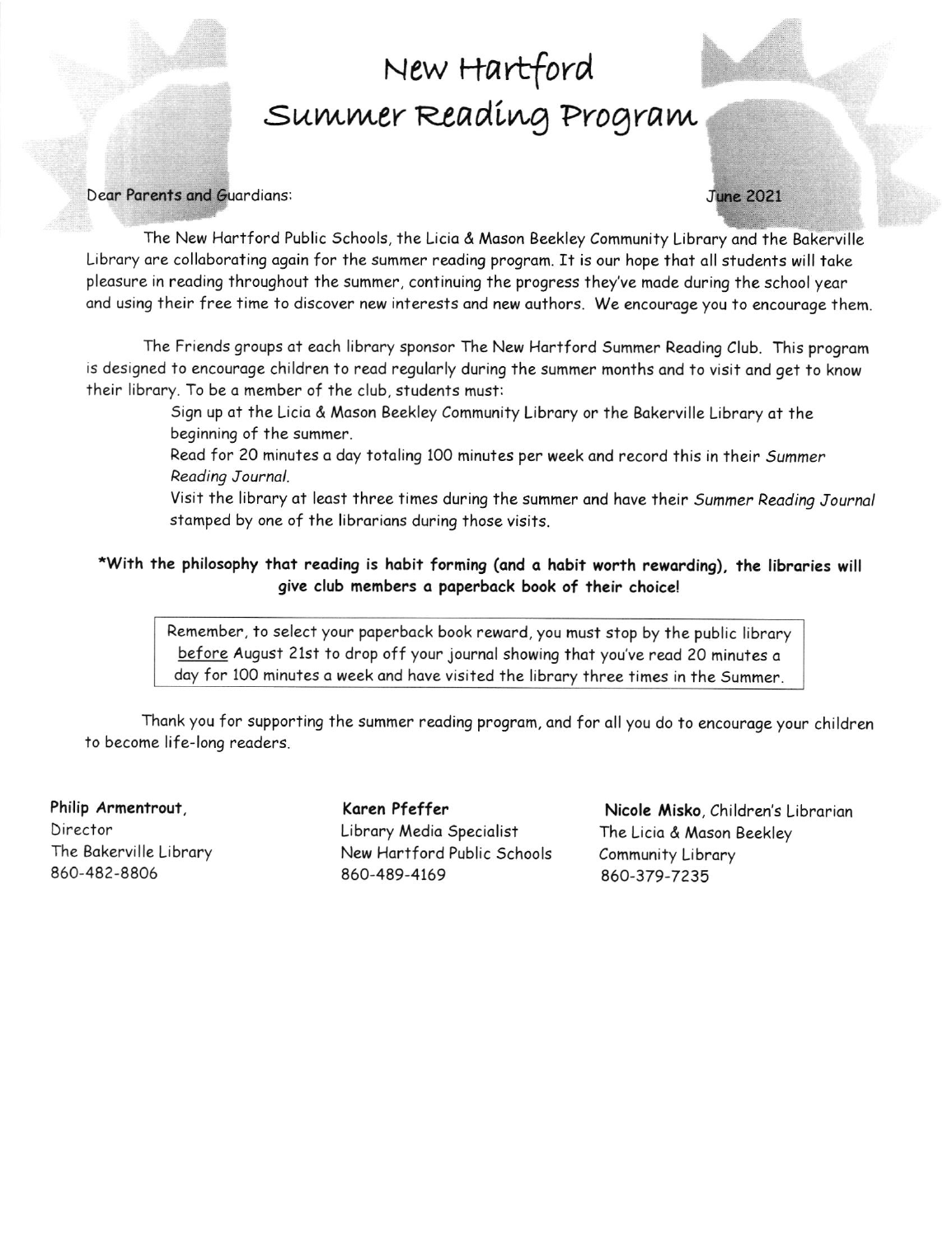| Page |  |
|------|--|
|------|--|

## Summer Reading Journa!

Reading Journal Completed?

If you have visited the library 3 times (or curbside delivery) and read for 100 minutes per week this summer, you are entitled to a free book! Drop your completed journal in the library's book drop, then visit

https://shop.scholastic.com/parent-ecommerce/parentstore.html to select your book.

 $1<sup>st</sup>$  Choice of free book (any book \$5 or under):

Title

Author:

Page # in Catalog

2<sup>nd</sup> Choice of free book (in case your first choice is not available):

Title

Author:

Page S in Catalog

| and a family of the state of the state of the state of the state of the state of the state of the state of the<br><b>New Hartford</b><br>2021 Summer Reading<br>Journal                               |
|-------------------------------------------------------------------------------------------------------------------------------------------------------------------------------------------------------|
|                                                                                                                                                                                                       |
|                                                                                                                                                                                                       |
|                                                                                                                                                                                                       |
|                                                                                                                                                                                                       |
|                                                                                                                                                                                                       |
|                                                                                                                                                                                                       |
| Register online at The Beekley Library<br>(staff@beekleylibrary.org).<br>Pledge to visit the library 3 times (or Curbside Delivery),<br>where each time you will also receive a book of stamps to add |

to your journal.